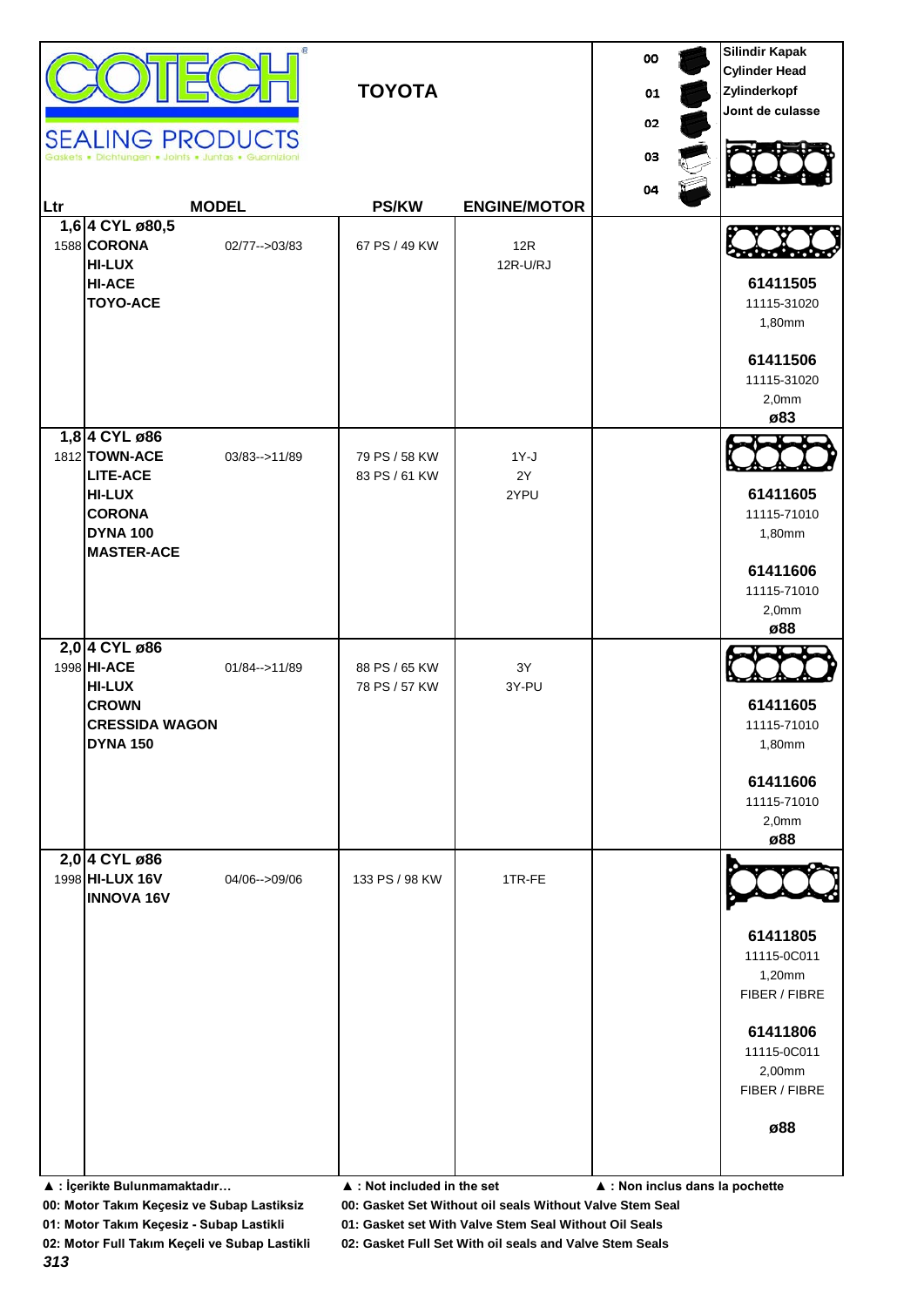| Subap Kapak                | Karter         | <b>Emme Manifold</b>   | Egzoz Manifold            | Eksoz Boğaz          | Supap Keçesi     |  |
|----------------------------|----------------|------------------------|---------------------------|----------------------|------------------|--|
| Valve Cover Gasket Oil Pan |                | <b>Intake Manifold</b> | <b>Exhaust Manifold</b>   | <b>Exhaust Pipe</b>  | Valve Stem Seal  |  |
| Zylinderkopfhaube          | Ölwanne        | Ansaug                 | Auspuffkrümmer            | <b>Auspuff Kehle</b> | Ventilschaft     |  |
| Couvre-culbut.             | Carter d'huile | Admission              | Collecteur                |                      | Queue de soupape |  |
|                            |                | $\mathbf v$            | D'echappement<br>O CO 222 |                      |                  |  |
|                            |                |                        |                           |                      |                  |  |
|                            |                |                        |                           |                      |                  |  |
|                            |                |                        |                           |                      |                  |  |
|                            |                |                        |                           |                      |                  |  |
| M : Delik - Çentik         |                | $M :$ Hole - Notch     |                           | M : Trou - Entaille  |                  |  |

NOT: Katalogdaki Orijinal Kodlar Referans Amacıyla Kullanılmıştır.Lütfen Cotech Kodlarını Kullanınız. Original codes used for reference only.Please use Cotech codes for orders. 314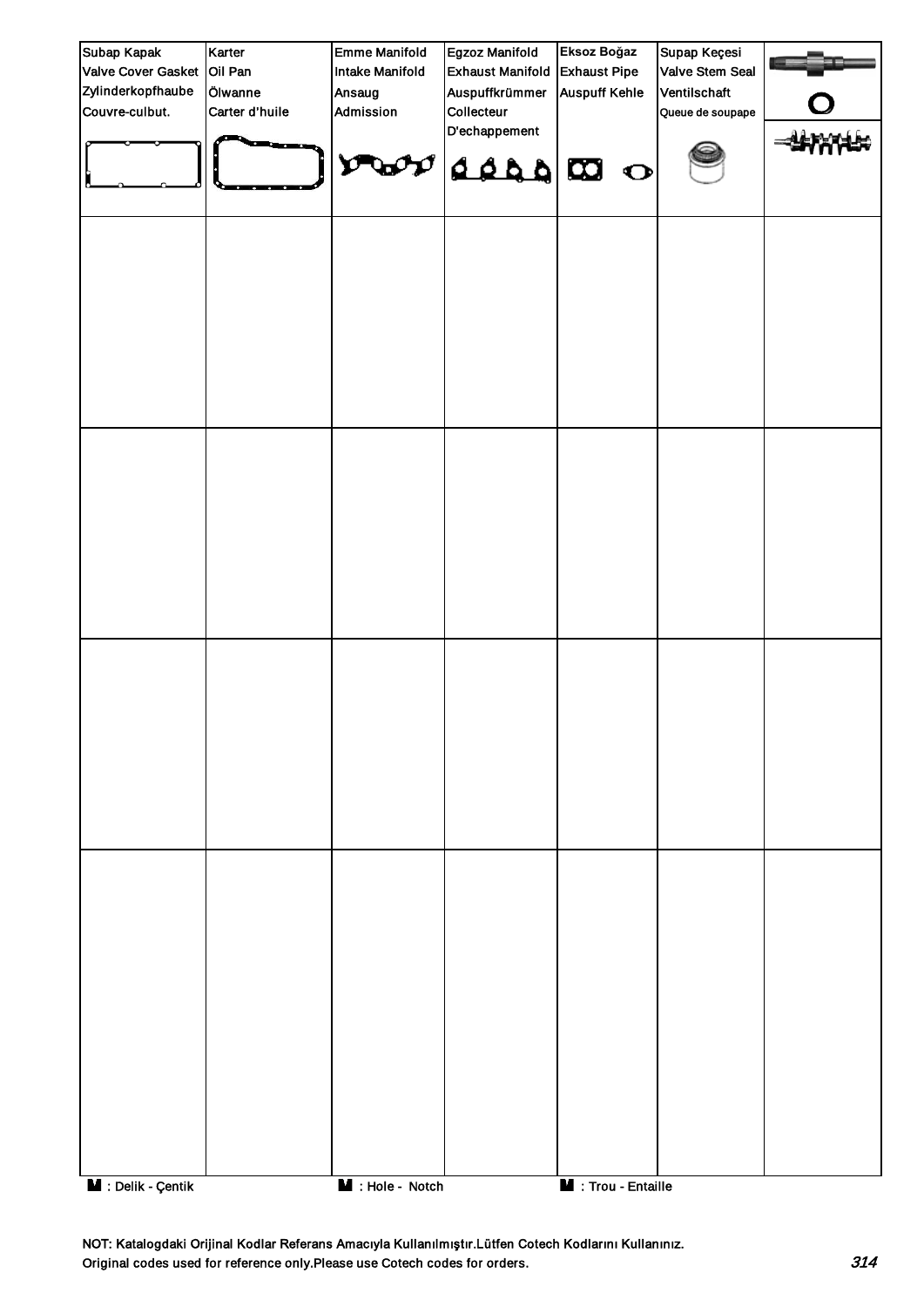| 2,2 4 CYL ø91<br>2237 TOWN-ACE<br>$4\mathsf{Y}$<br>01/87 -- > 01/95<br>98 PS / 72 KW<br><b>VAN WAGON</b><br>94 PS / 69 KW<br>4Y-EC<br>61411105<br><b>STOUT</b><br><b>VAN</b><br>11115-73010<br><b>HI-LUX</b><br>1,60mm<br><b>LITE-ACE</b><br>61411106<br><b>DYNA 200</b><br>11115-73010<br>2,00mm<br>ø93<br>2,7 4 CYL ø95<br>2694 HI-LUX 16V<br>$08/04 - >$<br>144 PS / 106 KW<br><b>INNOVA 16V</b><br>151 PS / 111 KW<br><b>FORTURNER 16V</b><br>61411705<br><b>TACOMA 16V</b><br>HI-ACE 16V<br>11115-0C020<br>1,20mm<br>FIBER / FIBRE<br>61411706<br>11115-0C020<br>2,00mm<br>FIBER / FIBRE<br>ø97 | Ltr | <b>SEALING PRODUCTS</b><br>Dichtungen . Joints . Juntas . Guarnizioni | œ.<br><b>MODEL</b> | <b>TOYOTA</b><br><b>PS/KW</b> | <b>ENGINE/MOTOR</b> | oo<br>01<br>02<br>03<br>04 | <b>Silindir Kapak</b><br><b>Cylinder Head</b><br>Zylinderkopf<br>Joint de culasse |
|------------------------------------------------------------------------------------------------------------------------------------------------------------------------------------------------------------------------------------------------------------------------------------------------------------------------------------------------------------------------------------------------------------------------------------------------------------------------------------------------------------------------------------------------------------------------------------------------------|-----|-----------------------------------------------------------------------|--------------------|-------------------------------|---------------------|----------------------------|-----------------------------------------------------------------------------------|
|                                                                                                                                                                                                                                                                                                                                                                                                                                                                                                                                                                                                      |     |                                                                       |                    |                               |                     |                            |                                                                                   |
| ▲ : İçerikte Bulunmamaktadır<br>$\blacktriangle$ : Not included in the set<br>▲ : Non inclus dans la pochette                                                                                                                                                                                                                                                                                                                                                                                                                                                                                        |     |                                                                       |                    |                               |                     |                            |                                                                                   |

**00: Motor Takım Keçesiz ve Subap Lastiksiz 00: Gasket Set Without oil seals Without Valve Stem Seal**

**01: Motor Takım Keçesiz - Subap Lastikli 01: Gasket set With Valve Stem Seal Without Oil Seals**

**02: Motor Full Takım Keçeli ve Subap Lastikli 02: Gasket Full Set With oil seals and Valve Stem Seals**